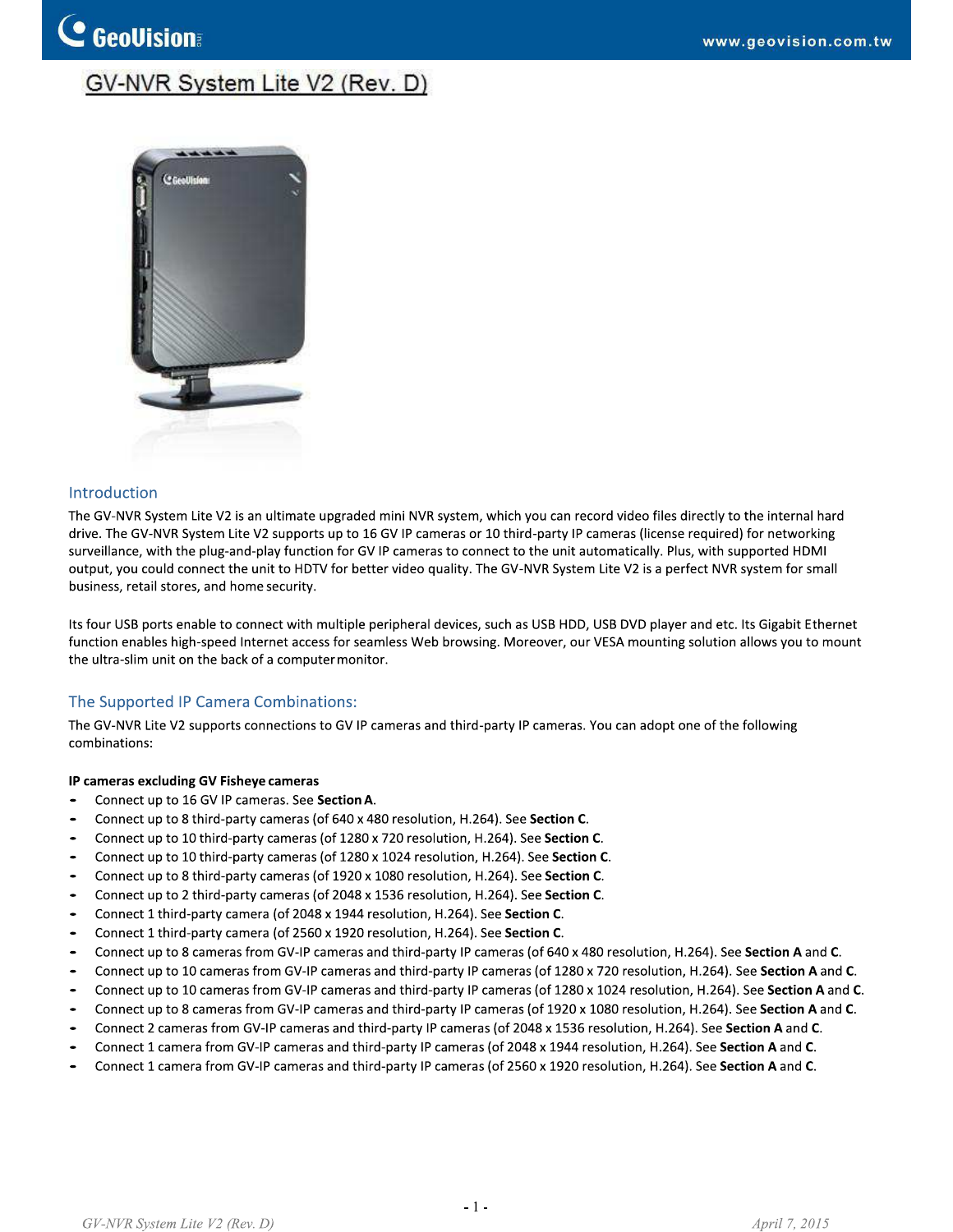**College** 

- -
	-
	-
	-
- -
	-
	-
	-
- -
	-
	-
	-
- **C GCOUISION:**<br>
IP cameras including GV Fisheye cameras<br>
 GV-Fisheye Camera 1.3 MP + one of the following options:<br>
 GV-IP Camera x 15<br>
 Third-party Camera (IGA) x 6<br>
 Third-party Camera (1/1.3/2 MP) x 8<br>
 Third-part
	-
	-
	-
	-

- 
- 
- 

|                       | Third-party Camera (VGA) x 3                   |                                                                        |                                                                                                                                                                                                                                                                                                                                                    |                           |                         |
|-----------------------|------------------------------------------------|------------------------------------------------------------------------|----------------------------------------------------------------------------------------------------------------------------------------------------------------------------------------------------------------------------------------------------------------------------------------------------------------------------------------------------|---------------------------|-------------------------|
|                       | Third-party Camera $(1 / 1.3 / 2 MP) \times 3$ |                                                                        |                                                                                                                                                                                                                                                                                                                                                    |                           |                         |
|                       | Third-party Camera (3 / 4 / 5 MP) x 1          |                                                                        |                                                                                                                                                                                                                                                                                                                                                    |                           |                         |
|                       |                                                | Analog cameras through GV-Compact DVRs and GV-Video Servers            | Connect up to 14 analog cameras through GV-Video Servers (of 704 x 480 resolution, H.264). See Section D.<br>Connect up to 14 analog cameras through GV-Video Servers (of 352 x 240 resolution, H.264). See Section D.<br>Connect up to 10 analog cameras through GV-Compact DVR V3 Series (of 704 x 480 resolution, de-interlace). See Section D. |                           |                         |
|                       |                                                | The number of supported channels is based on the following resolution: |                                                                                                                                                                                                                                                                                                                                                    |                           |                         |
| <b>Section A</b>      |                                                | <b>Dual-stream Resolution</b>                                          |                                                                                                                                                                                                                                                                                                                                                    | <b>Max. Frame Rate</b>    | <b>Total Frame Rate</b> |
|                       | D <sub>1</sub>                                 | Stream 1<br>704 x 480 / 704 x 576                                      | <b>Stream 2</b>                                                                                                                                                                                                                                                                                                                                    |                           | 480 fps / 400 fps       |
|                       | 1 MP                                           | 1280 x 720                                                             | 352 x 240 / 352 x 288<br>448 x 252                                                                                                                                                                                                                                                                                                                 | 30 fps / 25 fps<br>15 fps | 240 fps                 |
|                       | 1.3 MP                                         | 1280 x 1024                                                            | 320 x 256                                                                                                                                                                                                                                                                                                                                          | 15 fps                    | 240 fps                 |
| GV-IP Camera          | 2 MP                                           | 1920 x 1080                                                            | 448 x 252                                                                                                                                                                                                                                                                                                                                          | 10 fps                    | 160 fps                 |
|                       | 3 MP                                           | 2048 x 1536                                                            | 320 x 240                                                                                                                                                                                                                                                                                                                                          | 10 fps                    | 160 fps                 |
|                       | 4 MP                                           | 2048 x 1944                                                            | 640 x 480                                                                                                                                                                                                                                                                                                                                          | 10 fps                    | 160 fps                 |
|                       | 5 MP                                           | 2560 x 1920                                                            | 320 x 240                                                                                                                                                                                                                                                                                                                                          | 10 fps                    | 160 fps                 |
| <b>Section B</b>      |                                                | <b>Single Stream Resolution (H.264)</b>                                |                                                                                                                                                                                                                                                                                                                                                    | <b>Max. Frame Rate</b>    | <b>Total Frame Rate</b> |
|                       | 1.3 MP                                         | $1280 \times 1024$ (4:3)                                               |                                                                                                                                                                                                                                                                                                                                                    | 7 fps                     | 63 fps                  |
|                       | 2 MP                                           | 1440 x 1376 (4:3)                                                      |                                                                                                                                                                                                                                                                                                                                                    | 7 fps                     | 21 fps                  |
| GV-Fisheye            | 4 MP                                           | 2048 x 1944 (4:3)                                                      |                                                                                                                                                                                                                                                                                                                                                    | 6 fps                     | 12 fps                  |
|                       | 5 MP                                           | 2560 x 1920 (4:3)                                                      |                                                                                                                                                                                                                                                                                                                                                    | 6 fps                     | 6 fps                   |
| Section C             |                                                | Single Stream Resolution (H.264)                                       |                                                                                                                                                                                                                                                                                                                                                    | Max. Frame Rate           | <b>Total Frame Rate</b> |
|                       | <b>VGA</b>                                     | 640 x 480                                                              |                                                                                                                                                                                                                                                                                                                                                    | 30 fps                    | 240 fps                 |
|                       | 1 MP                                           | 1280 x 720                                                             |                                                                                                                                                                                                                                                                                                                                                    | 15 fps                    | $150$ fps               |
|                       | 1.3 MP                                         | 1280 X 1024                                                            |                                                                                                                                                                                                                                                                                                                                                    | 15 fps                    | 150 fps                 |
| Third-Party<br>Camera | 2 MP                                           | 1920 X 1080                                                            |                                                                                                                                                                                                                                                                                                                                                    | 10 fps                    | 80 fps                  |
|                       | 3 MP                                           | 2048 x 1536                                                            |                                                                                                                                                                                                                                                                                                                                                    | 10 fps                    | 20 fps                  |
|                       | 4 MP                                           | 2048 X 1944                                                            |                                                                                                                                                                                                                                                                                                                                                    | 10 fps                    | 10 fps                  |
|                       | 5 MP                                           | 2560 X 1920                                                            |                                                                                                                                                                                                                                                                                                                                                    | 10 tps                    | 10 fps                  |
| <b>Section D</b>      |                                                | <b>Dual-stream Resolution</b>                                          |                                                                                                                                                                                                                                                                                                                                                    |                           |                         |
|                       |                                                | Stream1                                                                | <b>Stream 2</b>                                                                                                                                                                                                                                                                                                                                    | Max. Frame Rate           | <b>Total Frame Rate</b> |
| GV-Video<br>Server V2 | GV-VS11 / GV-VS14                              | 704 x 480                                                              | 352 x 240                                                                                                                                                                                                                                                                                                                                          | 30 fps                    | 420 fps                 |
|                       | GV-VS12 /<br>GV-VS04H                          | 352 x 240                                                              | N/A                                                                                                                                                                                                                                                                                                                                                | 30 fps                    | 420 fps                 |
| GV-Compact DVRV3      |                                                | 704 x 480 De-interlace                                                 | N/A                                                                                                                                                                                                                                                                                                                                                | 30 fps                    | 300 fps                 |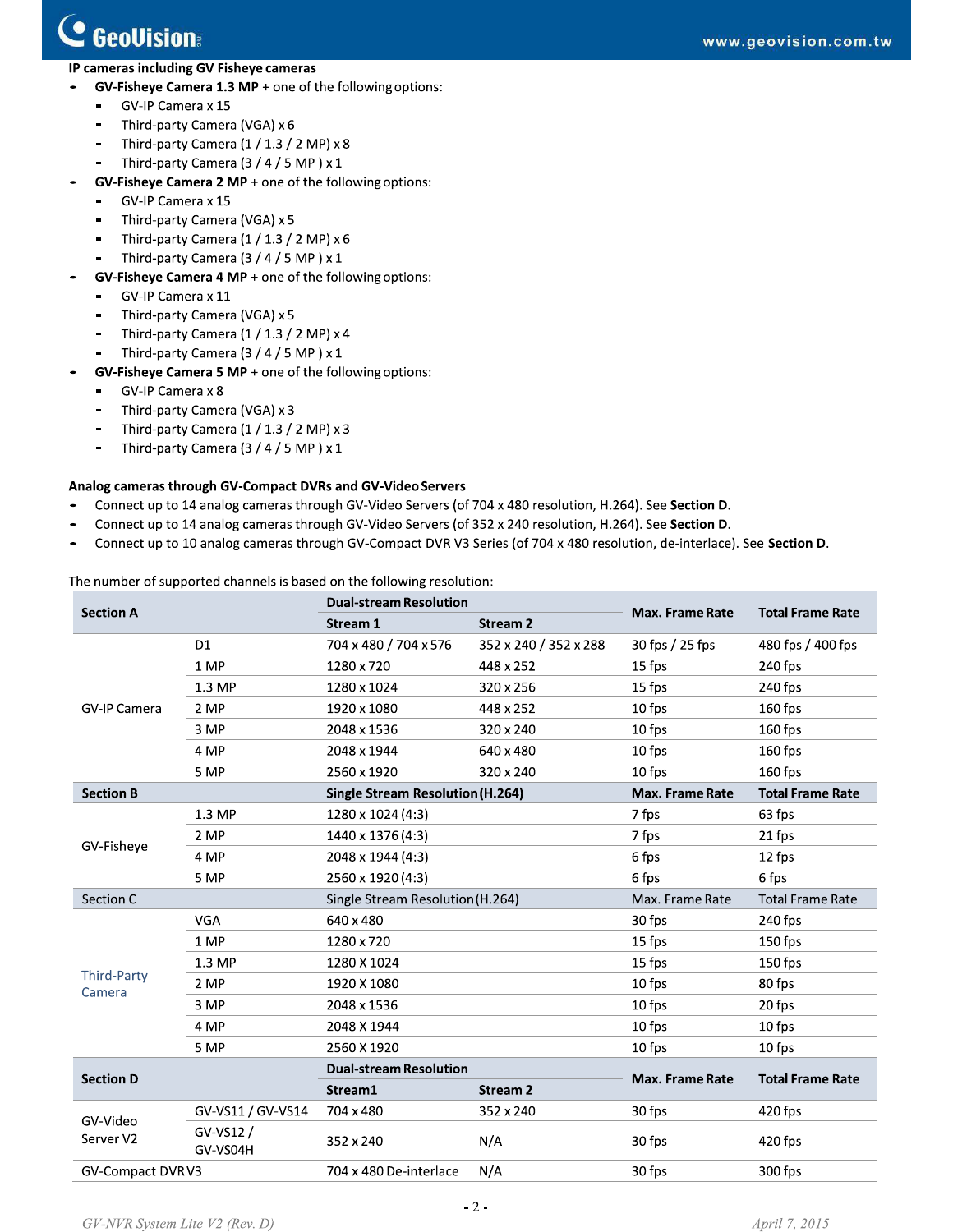## **C** GeoVision

#### Note:

#### **GV IP cameras**

- 1. For GV IP cameras (excluding GV Fisheye), stream 1 is used for recording and single view, and stream 2 for live viewing in multi divisions.
- $2.$ The default resolution for stream 1 is set at its maximum. Several resolution, aspect ratio and codec options are available for each IP camera, except GV-Fisheye cameras.
- It is highly recommended to set the panel resolution to 1280 x 1024 (default) or lower when connecting to GV Fisheye to get 3. better CPU performance.

#### **Third-party cameras**

1. For third-party cameras, be sure the resolution and codec are configured as specified above to achieve the best performance and maximum frame rate. To find the supported third-party cameras, go to http://www.geovision.com.tw/english/4\_21.asp.

#### **Frame Rate**

- Total Frame Rate equals to the Max. Frame Rate multiplies the supported channel numbers.  $1.$
- If you record the images, access live view and see the playback simultaneously, the CPU loading will increase massively.  $2.$ Therefore, the frame rates may drop.

### **Main Features**

- Compact and sleek  $\bullet$
- Up to 16 channels
- Automatic connection to GV IP cameras
- Support for 3rd party IP cameras (license required)
- All-in-one solution (Live View, Playback, Recording, Backup, CMS)
- GPU decoding and dewarping
- H.264 / MJPEG / MPEG4
- Dual video streams
- VGA and HDMI outputs
- 1 TB hard drive
- Video analysis (Advanced Motion Detection, Privacy Mask, Scene Change Detection and Counter only)
- Standing mount and VESA mount options
- Direct recording to the internal hard drive
- Low power consumption
- Smart phones access
- Fisheye camera dewarping function
- $\bullet$ Multiple (29) languages

#### **Applications**

#### One Shop, One Fisheye Camera, One GV-NVR System Lite V2

The easiest and most cost-efficient solution for video surveillance

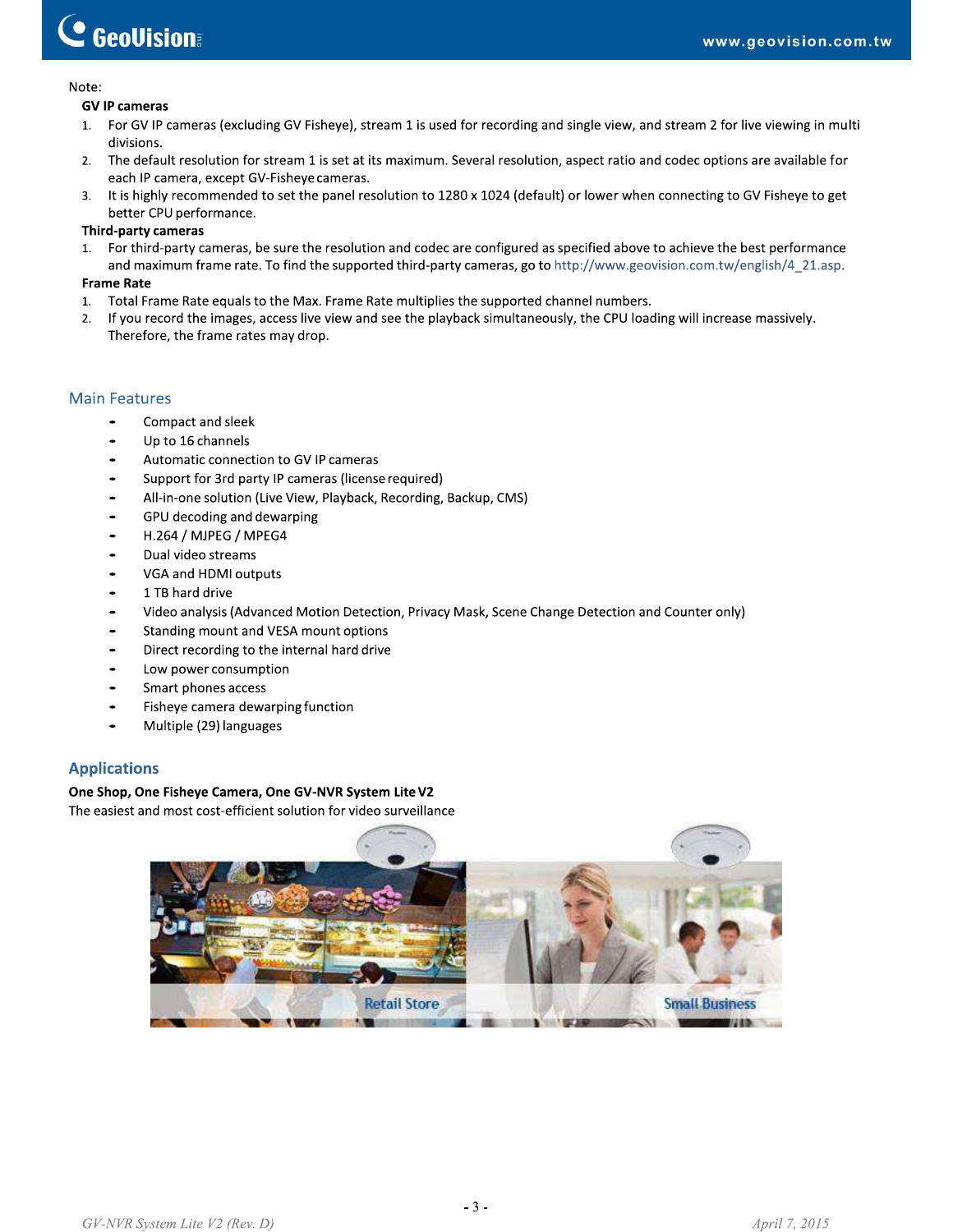## Ò **GeoVision**

#### **One Fisheye Camera**

- Megapixel resolution up to 5 MP
- Wide angle view to cover all angles of a location

The wide-angle fisheye camera eliminates the need to install multiple conventional cameras, saving both costs and the trouble of maintenance. The circular source image can be dewarped into rectangular view and adjust into different modes and positions according to your preference.



Source Image



Dewarped Image: 2 PTZ views & 1 360 degree view

- GV-FE110/111
- GV-FE420/421
- GV-FE520/521
- GV-FER521

#### One GV-NVR System Lite V2

- Automatic connection with GV-IP devices without configuration
- Easy to install and use

Using GV-NVR System Lite V2, video files are recorded directly to the internal hard drive without setting up a separate computer. The user interface is intuitive and the plug and play function allows GV-IP devices to automatically connect to the unit without further configurations.



#### **Remote and Wireless Access**

- Remote access through IE browser
- Mobile applications to receive live view and play back recorded videos Mobile Application Download

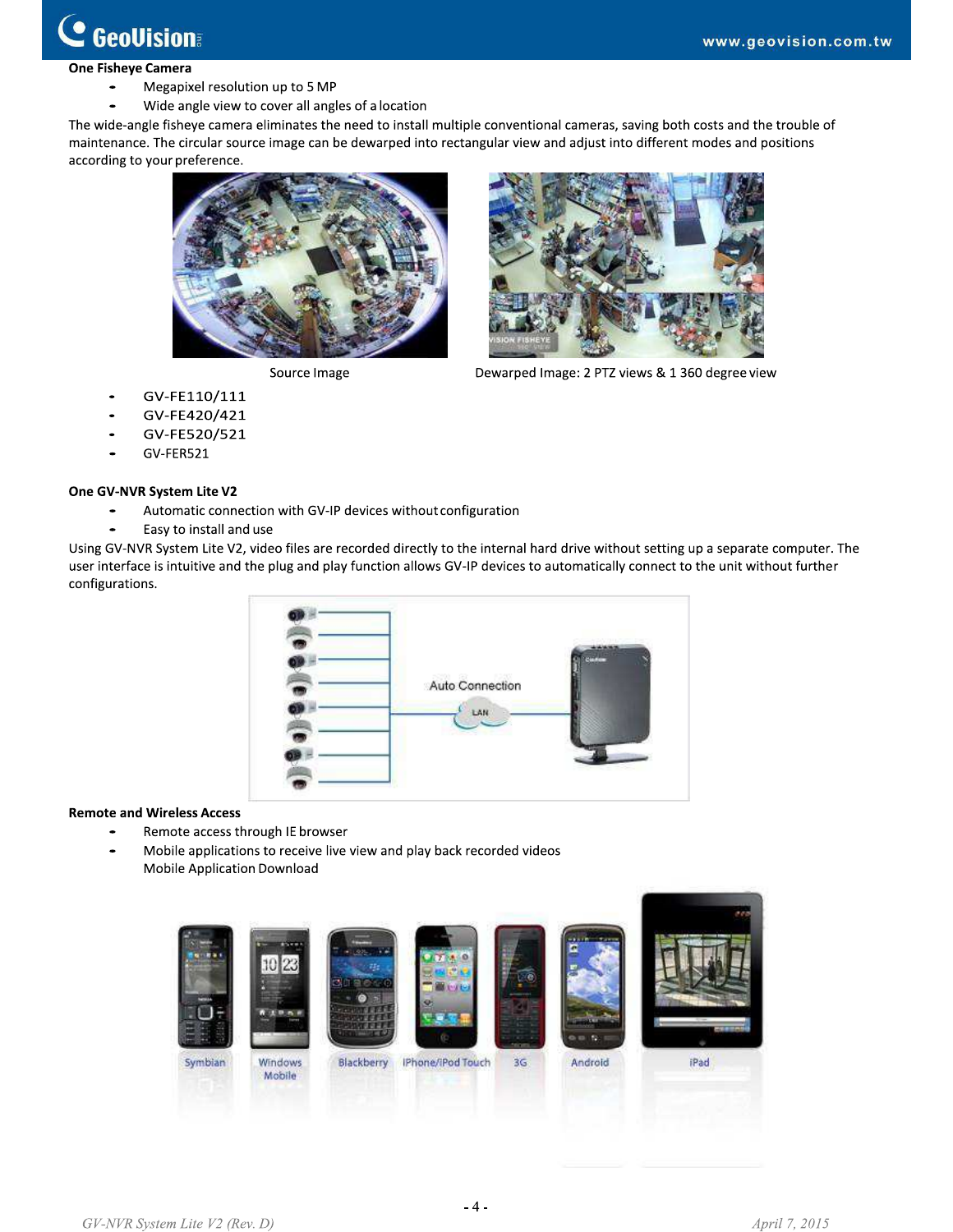# C GeoVision

## **Centralized Monitoring for Multiple Locations**

- **GV-Control Center**  $\bullet$
- GV-Center V2
- GV-Dispatch Server  $\bullet$
- **GV-Vital Sign Monitor**  $\bullet$
- $\bullet$ GV-GIS

The Central Monitoring Station programs provide a centralized management solution by allowing you to monitor live view, receive alarm notification and play back recordings from numerous cameras or GV-NVR System Lite V2.

## **Specifications**

| System                                |                               |                                                                                                      |  |  |  |
|---------------------------------------|-------------------------------|------------------------------------------------------------------------------------------------------|--|--|--|
| <b>CPU</b>                            |                               | Intel Processor                                                                                      |  |  |  |
| <b>RAM</b>                            |                               | 2 GB                                                                                                 |  |  |  |
| Storage                               | GV-NVR Lite V2 (Rev. D) 1 TB  | 1TB                                                                                                  |  |  |  |
| <b>OS</b>                             |                               | Microsoft Windows 7 Embedded 32-Bit                                                                  |  |  |  |
| <b>DirectX</b>                        |                               | 10.0 <sub>c</sub>                                                                                    |  |  |  |
| Power                                 |                               | Output: 65W, 19V, 3.42A;<br>Input: 100~240V, 50~60Hz                                                 |  |  |  |
| <b>System Monitoring and Recovery</b> |                               |                                                                                                      |  |  |  |
| <b>Power Restoration</b>              |                               | Power restored after AC power loss                                                                   |  |  |  |
| Monitoring                            |                               | Software Watchdog                                                                                    |  |  |  |
| Recovery                              |                               | Automatic system rebuild from internal hard disk                                                     |  |  |  |
|                                       |                               |                                                                                                      |  |  |  |
| Connector                             |                               |                                                                                                      |  |  |  |
| Ethernet                              |                               | RJ-45, 10 / 100 / 1000 Mbps                                                                          |  |  |  |
| Video Output                          |                               | D-SUB and HDMI                                                                                       |  |  |  |
| <b>USB 2.0</b>                        | <b>Right Side</b>             | 1 ports                                                                                              |  |  |  |
|                                       | Left Side                     | 2 ports                                                                                              |  |  |  |
| <b>USB 3.0</b>                        | <b>Right Side</b>             | 1 ports                                                                                              |  |  |  |
| <b>Sensor and Alarm</b>               |                               |                                                                                                      |  |  |  |
| Sensor and                            | GV-IO Box 16 ports (Optional) | 16 inputs, 16 outputs                                                                                |  |  |  |
| Alarm                                 | GV-IO Box 8 ports (Optional)  | 8 inputs, 8 outputs                                                                                  |  |  |  |
|                                       | GV-IO Box 4 ports (Optional)  | 4 inputs, 4 outputs                                                                                  |  |  |  |
| <b>Motion Detection</b>               |                               | 16 channels                                                                                          |  |  |  |
| Audio                                 |                               |                                                                                                      |  |  |  |
| Audio Input                           |                               | 16 channels                                                                                          |  |  |  |
| Video                                 |                               |                                                                                                      |  |  |  |
| Video Input                           |                               | 16 channels                                                                                          |  |  |  |
| Compression                           |                               | MJPEG / MEPG4 (ASP) / H.264                                                                          |  |  |  |
| Live Resolution                       |                               | CIF for 16 screen divisions                                                                          |  |  |  |
| <b>Recording Mode</b>                 |                               | Round the Clock / Motion Detection / Sensor Detection / Pre & Post Recording / Schedule Recording    |  |  |  |
| Instant Playback                      |                               | 110 sec. / 30 sec. / 1 min. / 5 min.                                                                 |  |  |  |
| <b>Water Marking</b>                  |                               | Support                                                                                              |  |  |  |
| <b>Searching and Playback</b>         |                               |                                                                                                      |  |  |  |
| Search Method                         |                               | Date / Time                                                                                          |  |  |  |
| Date / Time / Event Search            |                               | Selectable on the tree list and calendar                                                             |  |  |  |
| Log Search                            |                               | Through the log data to find the video event / time                                                  |  |  |  |
| <b>Backup Type</b>                    |                               | DVD+R (DL) / DVD-R (DL) / DVD+R / DVD+RW / DVD-R / DVD-RW / CD-R / CD-RW                             |  |  |  |
| Remote Client Software                |                               | * For backup function, you need to connect an external USBDVD/CD burner.                             |  |  |  |
| <b>Monitoring Environment</b>         |                               | WebCam / CenterV2 / VSM / Control Center / IP Multicast / GView for Windows PDA / MSView for Windows |  |  |  |
|                                       |                               | Smartphone / SSView for Symbian Smartphone/ Remote View for BlackBerry Smartphone / 3GPP for 3GPP    |  |  |  |
|                                       |                               | phone/ AView for Android Smartphone / iView for iPhone and iPod Touch / iView HD foriPad             |  |  |  |
| WebCam Live View                      |                               | Max. 16 channels transmission                                                                        |  |  |  |
| Remote Search                         |                               | WebCam's Remote Playback                                                                             |  |  |  |
| Networking                            |                               |                                                                                                      |  |  |  |
| Type                                  |                               | TCP/ IP, LAN, WAN, Internet, ISDN                                                                    |  |  |  |
| <b>Environment</b>                    |                               |                                                                                                      |  |  |  |
| <b>Operating Temp</b>                 |                               | $0 °C \approx 35 °C / 32 °F \approx 95 °F$                                                           |  |  |  |
| Humidity                              |                               | 0% ~ 80% RH (non-condensing)                                                                         |  |  |  |
|                                       |                               |                                                                                                      |  |  |  |